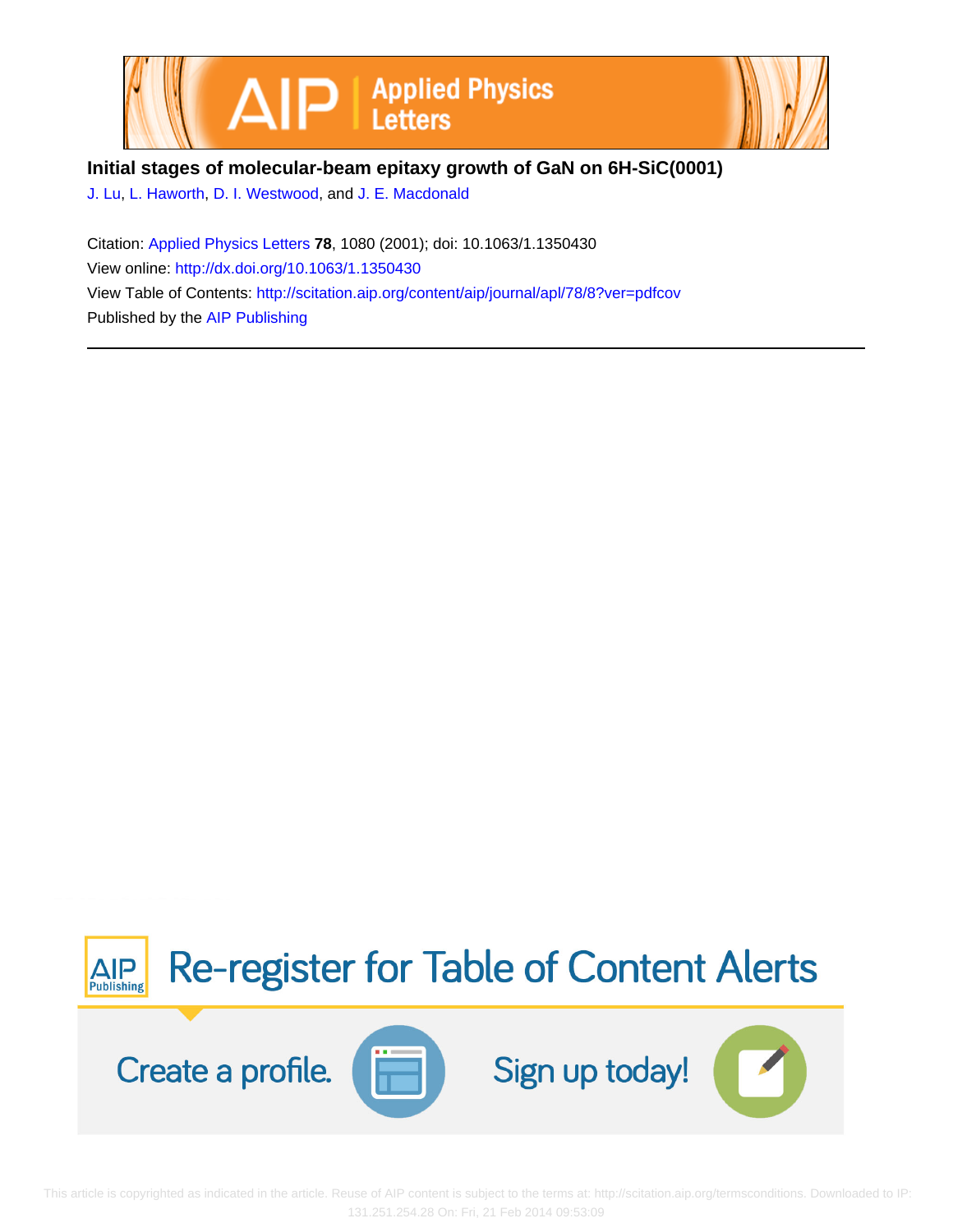## **Initial stages of molecular-beam epitaxy growth of GaN on 6H-SiC**"**0001**…

J. Lu,<sup>a)</sup> L. Haworth, D. I. Westwood, and J. E. Macdonald *Department of Physics and Astronomy, University of Wales, Cardiff P.O. Box 913, Cardiff, CF2 3YB United Kingdom*

(Received 7 September 2000; accepted for publication 18 December 2000)

We studied the atomic H etching of 6H-SiC substrates and the initial stages of GaN/6H-SiC molecular-beam epitaxy growth. Atomic H etched 6H-SiC $(0001)_{Si}$  and  $(0001)_{C}$  surfaces show a  $(\sqrt{3}\times\sqrt{3})$  – R30° and a (1×1) reconstruction respectively, with 0.7±0.2 monolayers of remnant O on both surfaces. GaN/6H-SiC $(0001)_{Si}$  growth is initiated by the formation of islands that develop into flat-top terraces through coalescence. Growth steps of one or integer numbers of the GaN atomic bilayer height are observed. GaN grown on  $6H-SiC(000\bar{T})_C$  is rougher with islands of irregular shape. X-ray photoemission spectroscopy studies show that Si 2*p* and C 1*s* photoelectron inelastic mean free paths in GaN are  $22 \pm 1$  and  $20 \pm 1$  Å, respectively.  $\odot$  2001 American Institute *of Physics.* [DOI: 10.1063/1.1350430]

The wide-band-gap semiconductor GaN can now be successfully grown and used for fabricating blue light emitting and laser diodes.<sup>1,2</sup> Although the most commonly used substrate is sapphire, 6H-SiC is considered a promising alternative. In addition to being more closely lattice matched to GaN (lattice mismatch  $\sim$ 3.4%), 6H-SiC is a good electrical and thermal conductor, factors which are highly advantageous in both optoelectronic and high power electronic applications. However, despite the fact that 6H-SiC is better lattice matched to GaN, the quality of GaN grown on 6H-SiC does not yet exceed that of GaN grown on sapphire. This is partly due to the poor understanding of the crucial initial stages of the GaN/6H-SiC growth. In this work, the atomic H etching of the 6H-SiC substrate and the initial stage of GaN/ 6H-SiC molecular-beam epitaxy (MBE) growth are studied using reflection high-energy electron diffraction (RHEED), x-ray photoemission spectroscopy (XPS), and atomic force microscopy (AFM). The polarities of the GaN films are also studied using chemical etching.

Our home-built MBE system is equipped with an Oxford Applied Research CARS-25 rf plasma gas source and an *in*  $situ$  XPS (Mg anode).<sup>3</sup> AFM was performed in tapping mode in air ambient using a Digital Instruments Multimode™ scanning probe microscope. The substrates are Epitronics *n*-type on-axis 6H-SiC(0001)<sub>Si</sub> and  $(000\bar{1})_C$ . Following solvent degreasing, the substrates were etched first by  $H_2SO_4$ :HNO<sub>3</sub>=1:1 for 5 min then by HF:H<sub>2</sub>O=1:4 for 10 min before being In mounted onto a Mo block and loaded into the MBE chamber. Subsequently, the substrates were etched at 650 °C using atomic H with a rf power of 400 W and a chamber H<sub>2</sub> pressure of  $5 \times 10^{-5}$  mbar for 60 min.

After atomic H etching, for  $6H-SiC(000\bar{T})_C$ , a  $(1\times1)$ RHEED pattern was observed. For  $6H-SiC(0001)_{Si}$ , the pattern was a sharp streaked  $(1\times)$  in  $[11\overline{2}0]$  direction and a blurred  $(3\times)$  in [1100] direction indicative of a  $(\sqrt{3}\times\sqrt{3})$ 2*R*30° reconstruction. XPS O 1*s* peak studies showed that atomic H etching at even higher temperature  $(830 °C)$  cannot remove O completely. The O coverage on both faces was  $0.7\pm0.2$  ML as measured by quantitative XPS. This is in contrast with the report of Lin *et al.*<sup>4</sup> where complete O removal from 6H-SiC surface by atomic H was claimed based on XPS analysis of Si 2*p* peak shape changes. We believe that Si 2*p* peak shape is not very sensitive to the surface O in this case. Nevertheless, the slightly O covered 6H-SiC(0001)<sub>Si</sub>  $(\sqrt{3}\times\sqrt{3})$ –R30° surface has previously been associated with a well-ordered hexagonal structure,<sup>5</sup> and high quality GaN films have been grown on similarly prepared surfaces.<sup>6</sup>

GaN films were grown at  $650^{\circ}$ C by applying Ga and N fluxes simultaneously. A slightly Ga rich condition was used, corresponding to a Ga cell temperature of 1030 °C and a chamber N<sub>2</sub> pressure of  $5 \times 10^{-5}$  mbar with a rf power of 220 W. The growth rate was  $0.17 \pm 0.01$  Å/s ( $\sim$ 5 times lower than that for normal GaN growth) as calibrated by measuring the thickness of thick films [grown on both  $(0001)_{Si}$  and  $(000\bar{I})_C$ ] using both an optical interference method and transmission electron microscopy.

Upon initiation of the growth for GaN/6H-SiC $(0.001)_{Si}$ , the  $(1\times)$  RHEED pattern in  $[11\overline{2}0]$  direction remained streaky for a few seconds, then became increasingly spotty indicative of island formation. The spottiest pattern was observed when  $\sim$ 16 Å GaN had been deposited. A streaky RHEED pattern gradually returned as the film grew thicker than  $\sim$ 40 Å suggesting the coalescence of the islands.

The XPS Si 2*p* peak shape change due to the possible nitridation of SiC was not observed for this slightly O covered substrate. XPS intensities (peak area) were analyzed to investigate the growth mode following an established method.7 In Fig. 1, normalized intensities of substrate Si 2*p* and C 1*s* are plotted as a function of GaN overlayer thickness. After a dip at 0.6 Å, the intensities decrease almost linearly until  $\sim$ 25 Å where the decrease becomes exponential. This can be understood as follows. At 0.6 Å, the film was two dimensional  $(2D)$ , therefore Si  $2p$  and C 1*s* intensities dropped exponentially. Further growth led to formation of GaN islands that consumed atoms from the previously grown film as well as the impinging Ga and N atoms. As a result, a fraction of substrate area became nude giving rise to

This article. **6951/2001/78(8)/1080/3/\$18.00** article. Reuse of AIP content is subject to the terms at: http://scitation.aip.org/termsconditions. Downloaded to IP:<br>131.251.254.28 On: Fri, 21 Feb 2014 09:53:09

a)Electronic mail: lujun@cems.umn.edu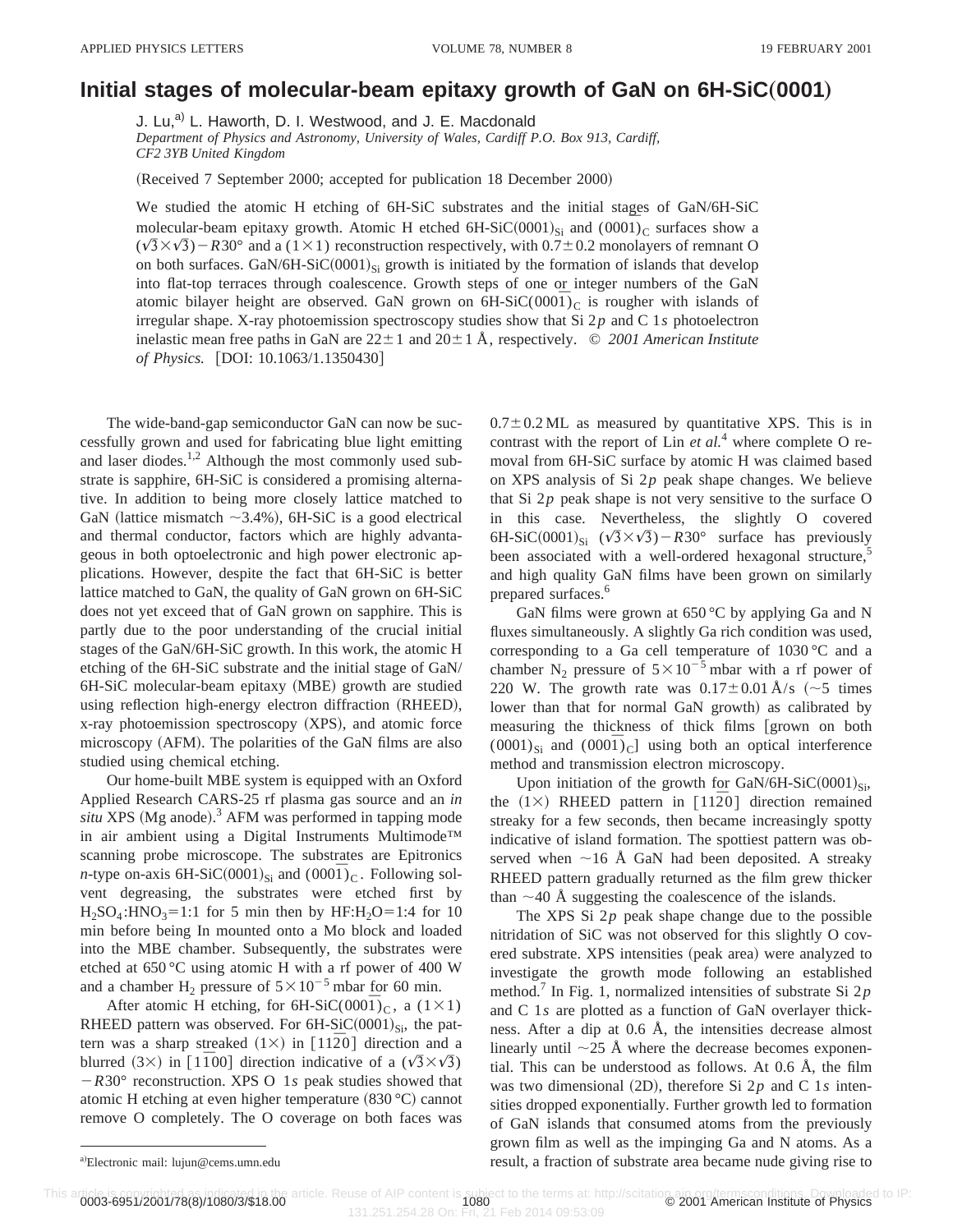

FIG. 1. Normalized substrate Si 2*p* and C 1*s* XPS intensities as a function of GaN film thickness. The inset is the same data plotted on logarithmic scale. The slopes of the straight fitting lines give the inelastic mean free path of Si 2*p* and C 1*s* in GaN.



This a fibe is determining to a second of the product with the contact with its neighboring islands giving evidence to the (b) 12 Å, (c) 40 Å, and (d) 110 Å. FIG. 2. AFM images of GaN grown on  $6H-SiC(0001)_{Si}$ . (a) The substrate  $(b)$  12 Å,  $(c)$  40 Å, and  $(d)$  110 Å.



FIG. 3. AFM image of 1100 Å GaN grown on  $6H-SiC(0001)_{Si}$ . A large hexagon terrace with growth steps.

an increase in substrate photoemission intensity. As those islands grew thicker and wider, the substrate peak intensities decreased but slower than an exponential decay expected for 2D growth. When these islands coalesced after  $\sim$ 25 Å, the growth hitherto was 2D-like, and Si 2*p* and C 1*s* intensities decreased exponentially. This interpretation is consistent with the RHEED observation. From the fit of the data after 25 Å (the inset in Fig. 1), we obtained Si  $2p$  and C 1*s* photoelectron (kinetic energy 969.6 and  $1152.6$  eV) inelastic mean free path in GaN to be  $22 \pm 1$  and  $20 \pm 1$  Å, respectively.

For morphology studies, two samples were grown on 6H-SiC $(0001)_{Si}$ , and  $(000\bar{1})_C$  using otherwise identical growth conditions. Each growth was interrupted at 12, 40, and 110 Å for AFM measurements. After each AFM measurement, the sample was reloaded and cleaned using atomic H at  $650^{\circ}$ C for 10 min. After this cleaning, a  $(2\times2)$  GaN RHEED pattern was observed; and the surface contamination was below the XPS detectable level. The growth was resumed without introducing too many defects as demonstrated by transmission electron microscopy.

The morphology of the sample grown on 6H-SiC $(0001)_{Si}$  is shown in Fig. 2. Figure 2(a) is the morphology of the as-received substrate. Islands of typical size  $\sim$ 12 nm were observed at 12 Å [Fig. 2(b)]. At 40 Å, these islands grew to a typical size of  $\sim$ 30 nm [Fig. 2(c)], and the shape of the islands became polygon-like with flat tops. These flat-top polygon islands are not usually observed in cubic semiconductor on cubic semiconductor (001) MBE growth where the islands are rounded or faceted. $8-10$  This may result from the surface energy anisotropy where the wurtzite GaN surface grown on  $6H-SiC(0001)_{Si}$  has minimum surface energy and the islands prefer a flat-top shape to minimize the total surface energy according to the Wulff construction which can be applied to understand nonequilibrium MBE growth.<sup>11</sup> At this stage, each island makes

131.251.254.28 On: Fri